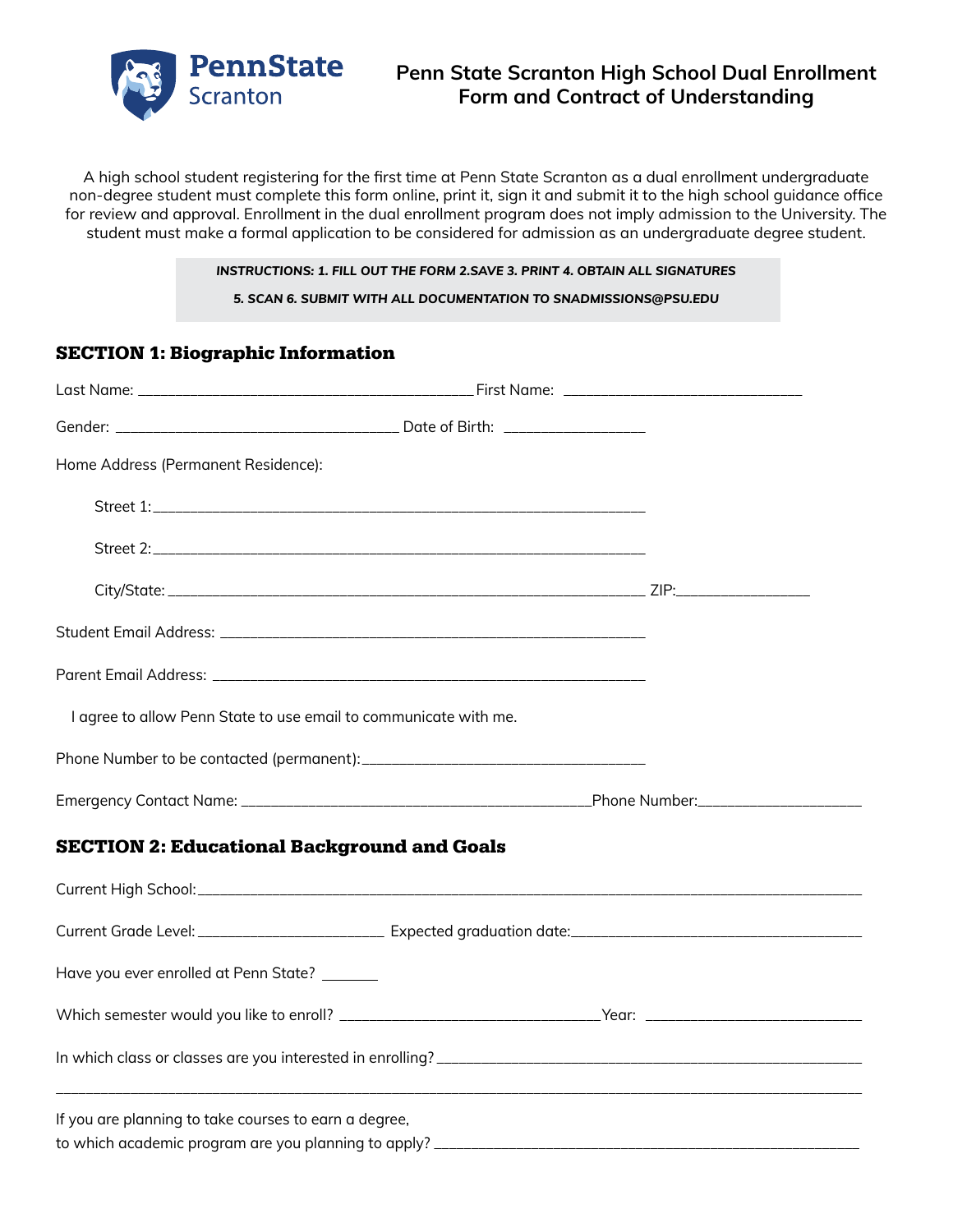Is there an unresolved or pending disciplinary matter at a prior institution? Yes

Within the past five years and NOT INCLUDING (1) Possession of a controlled substance, (2) Possession of paraphernalia, DUI/DWI/OVI/Wet Reckless, (4) Public Intoxication, and/or (5) Underage purchase, consumption, possession, or transportation, have you:

- Entered a plea of quilty or no contest to one or more criminal offenses? Yes
- Participated in a presentencing diversion program for one or more criminal offenses? Yes
- Been convicted of a criminal offenses? Yes
- Been incarcerated or under supervision of a probation and/or parole office? Yes

NOT INCLUDING (1) Possession of a controlled substance, (2) Possession of paraphernalia (3) DUI/DWI/OVI/Wet Reckless, (4) Public intoxication, and/or (5) Underage purchase, consumption, possession, or transportation, are there criminal charges pending against you at this time? Yes ending disciplinary matter at a prior institution? Yes<br>and NOT INCLUDING (1) Possession of a controlled substance, (2) Posse<br>s, (4) Public Intoxication, and/or (5) Underage purchase, consumption, po<br>or no contest to one or

Have you ever been denied admission to Penn State? Yes

# SECTION 3: Ethnic background

Federal law requires that institutions of higher education gather the following information regarding the ethnicity and race of their students and employees. Your individual information will be kept strictly confidential. The law only requires institutions to report aggregate totals for each category.

Select the appropriate responses regarding your ethnicity and your race:

**1. Is your ethnicity Hispanic/Latino (Cuban, Mexican, Puerto Rican, South or Central American, or**

**other Spanish culture or origin)?**

**2. What is your race?**

# SECTION 4: Residency Status

Answer yes or no to the following statements to best describe your citizenship status?

- I am a United States citizen?
- I am an immigrant (permanent resident) residing in Pennsylvania. Yes
- I am an immigrant (permanent resident) residing in another United States state or territory. Yes
- I have a nonimmigrant visa specific type: Yes

Are you a legal resident of the Commonwealth of Pennsylvania? Yes

*Information about Penn State's Residency Policy can be found at bulletins.psu.edu/undergraduate/general-information/tuition-financial-aid/#residencyclassificationfortuitionpurposestext* 

## SECTION 5: Contract of Understanding

- 1. You must be a high school student in at least your junior or senior year to be eligible for this program. You must have a cumulative grade-point average of a 3.0; we will also review PSAT, SAT, or ACT scores and class rank as evaluation criteria.
- 2. High school juniors and seniors will receive a grant-in-aid for 50 percent of the tuition and students are responsible to pay the remaining balance of the DE tuition and fees.
- 3. Students may enroll in up to eight credits (2 courses) each semester and earn a maximum of 16 credits; juniors will discuss their credit options with the Penn State Representative
- 4. As long as you maintain a "C" (2.0) or better in each course you may remain in the program, receiving the same grant-in-aid each semester, up to eight credits.